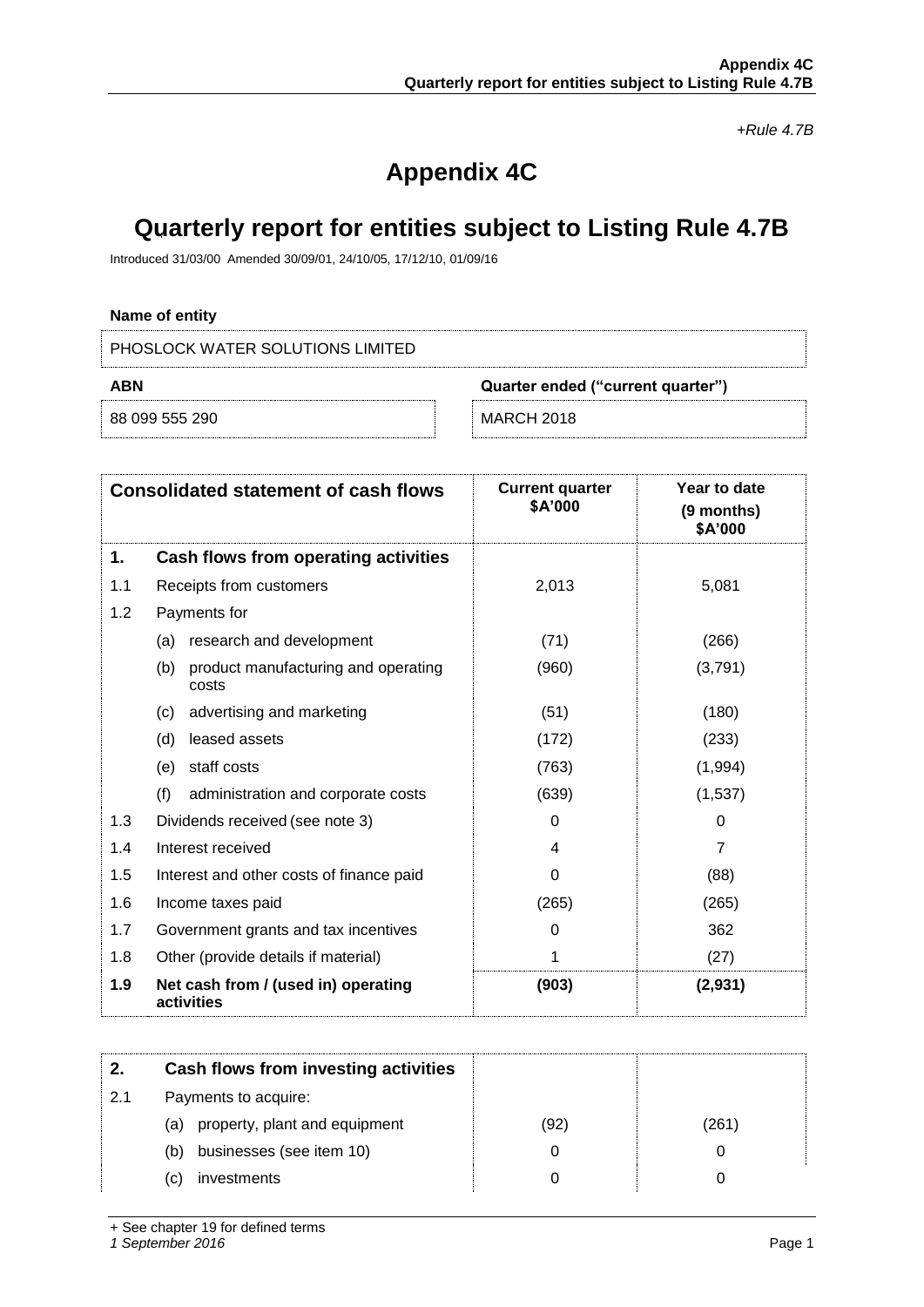|               | <b>Consolidated statement of cash flows</b>       | <b>Current quarter</b><br>\$A'000 | Year to date<br>(9 months)<br>\$A'000 |
|---------------|---------------------------------------------------|-----------------------------------|---------------------------------------|
|               | intellectual property<br>(d)                      | (34)                              | (74)                                  |
|               | other non-current assets<br>(e)                   | 0                                 | 0                                     |
| $2.2^{\circ}$ | Proceeds from disposal of:                        |                                   |                                       |
|               | property, plant and equipment<br>(a)              | 0                                 | 0                                     |
|               | businesses (see item 10)<br>(b)                   | 0                                 | O                                     |
|               | (c)<br>investments                                | 0                                 | 0                                     |
|               | (d)<br>intellectual property                      | 0                                 | O                                     |
|               | other non-current assets<br>(e)                   | 0                                 | 0                                     |
| 2.3           | Cash flows from loans to other entities           | 0                                 | U                                     |
| 2.4           | Dividends received (see note 3)                   | 0                                 | 0                                     |
| 2.5           | Other (provide details if material)               | 0                                 | 0                                     |
| 2.6           | Net cash from / (used in) investing<br>activities | (126)                             | (335)                                 |

| 3.   | Cash flows from financing activities                                           |     |          |
|------|--------------------------------------------------------------------------------|-----|----------|
| 3.1  | Proceeds from issues of shares                                                 | 0   | 8,278    |
| 3.2  | Proceeds from issue of convertible notes                                       | 0   | 0        |
| 3.3  | Proceeds from exercise of share options                                        | 178 | 1,671    |
| 3.4  | Transaction costs related to issues of<br>shares, convertible notes or options | 0   | (223)    |
| 3.5  | Proceeds from borrowings                                                       | 0   | 0        |
| 3.6  | Repayment of borrowings                                                        | O   | (1,500)  |
| 3.7  | Transaction costs related to loans and<br>borrowings                           | 0   | 0        |
| 3.8  | Dividends paid                                                                 | 0   | $\Omega$ |
| 3.9  | Other (provide details if material)                                            | 0   | 0        |
| 3.10 | Net cash from / (used in) financing<br>activities                              | 178 | 8,226    |

|     | Net increase / (decrease) in cash and<br>cash equivalents for the period |       |         |
|-----|--------------------------------------------------------------------------|-------|---------|
| 4.1 | Cash and cash equivalents at beginning of<br>quarter/year to date        | 7,109 | 1.289   |
| 4.2 | Net cash from / (used in) operating<br>activities (item 1.9 above)       | (903) | (2,931) |
| 4.3 | Net cash from / (used in) investing activities<br>(item 2.6 above)       | (126) | (335)   |
| 4.4 | Net cash from / (used in) financing activities<br>(item 3.10 above)      | 178   | 8.226   |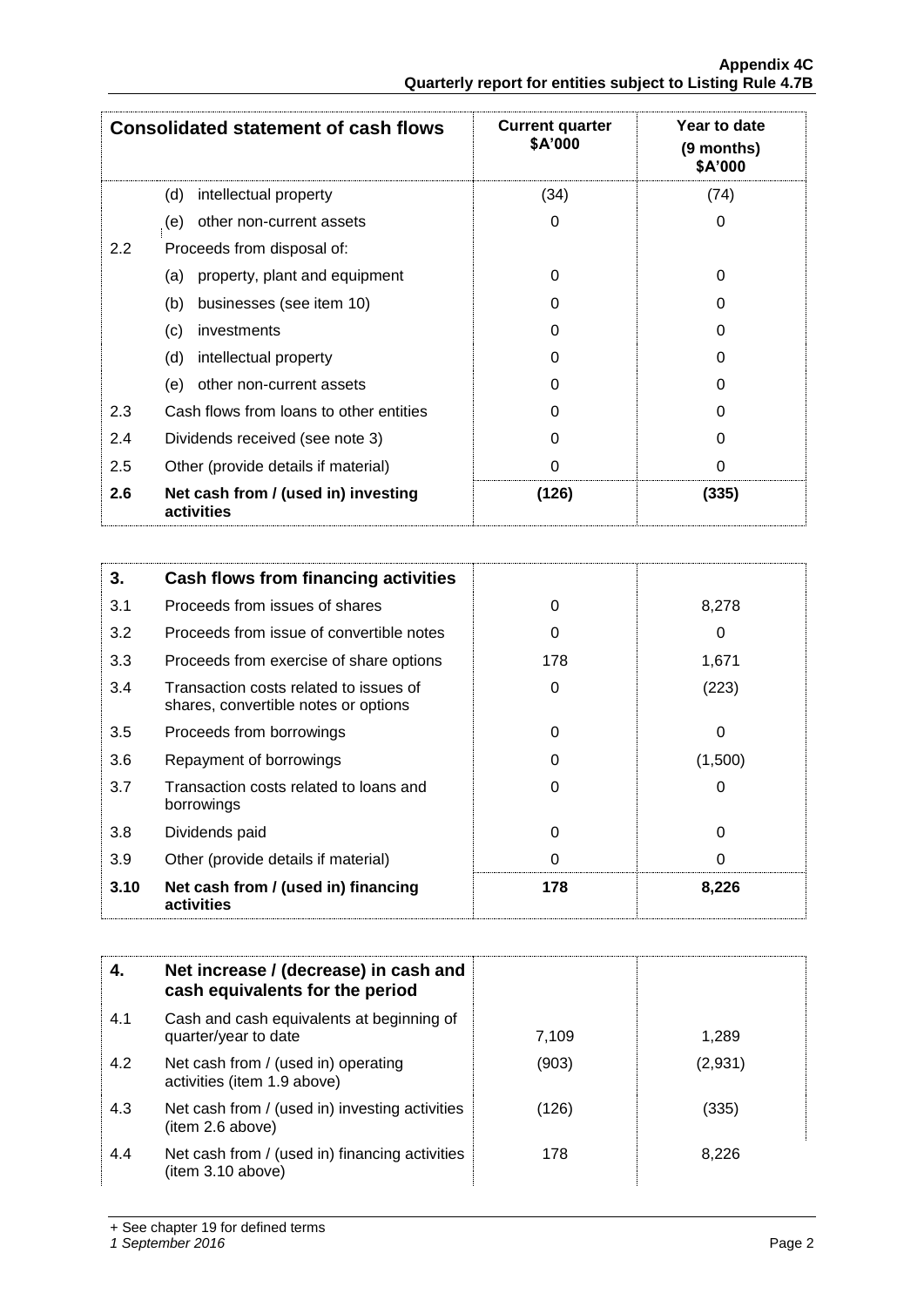|     | <b>Consolidated statement of cash flows</b>          | <b>Current quarter</b><br>\$A'000 | Year to date<br>(9 months)<br>\$A'000 |
|-----|------------------------------------------------------|-----------------------------------|---------------------------------------|
| 4.5 | Effect of movement in exchange rates on<br>cash held | 235                               | 244                                   |
| 4.6 | Cash and cash equivalents at end of<br>quarter       | 6.493                             | 6.493                                 |

| 5.  | Reconciliation of cash and cash<br>equivalents<br>at the end of the quarter (as shown in the<br>consolidated statement of cash flows) to the<br>related items in the accounts | <b>Current quarter</b><br>\$A'000 | <b>Previous quarter</b><br>\$A'000 |
|-----|-------------------------------------------------------------------------------------------------------------------------------------------------------------------------------|-----------------------------------|------------------------------------|
| 5.1 | <b>Bank balances</b>                                                                                                                                                          | 6.438                             | 7,054                              |
| 5.2 | Call deposits                                                                                                                                                                 | 0                                 | $\Omega$                           |
| 5.3 | <b>Bank overdrafts</b>                                                                                                                                                        | 0                                 | 0                                  |
| 5.4 | Deposits held as Bonds                                                                                                                                                        | 55                                | 55                                 |
| 5.5 | Cash and cash equivalents at end of<br>quarter (should equal item 4.6 above)                                                                                                  | 6,493                             | 7.109                              |

## **6.** Payments to directors of the entity and their associates

- 6.1 Aggregate amount of payments to these parties included in item 1.2
- 6.2 Aggregate amount of cash flow from loans to these parties included in item 2.3
- 6.3 Include below any explanation necessary to understand the transactions included in items  $6.1$  and  $6.2$

| Salaries, Director Fees, Superannuation, Salary Benefits paid to Directors. |  |
|-----------------------------------------------------------------------------|--|
|                                                                             |  |
|                                                                             |  |

| Payments to related entities of the entity and their |  |
|------------------------------------------------------|--|
| associates                                           |  |

- 7.1 Aggregate amount of payments to these parties incl
- 7.2 Aggregate amount of cash flow from loans from the included in item 1.5
- 7.3 Include below any explanation necessary to unders items 7.1 and 7.2

IR Services provided by associate of Related Party; Rent paid to Related Party – 7.1

|                                   | \$A'000 |
|-----------------------------------|---------|
| luded in item 1.2                 |         |
| se parties                        |         |
| tand the transactions included in |         |

| <b>Current quarter</b><br>\$A'000 |  |
|-----------------------------------|--|
| 181                               |  |
| O                                 |  |

**Current quarter**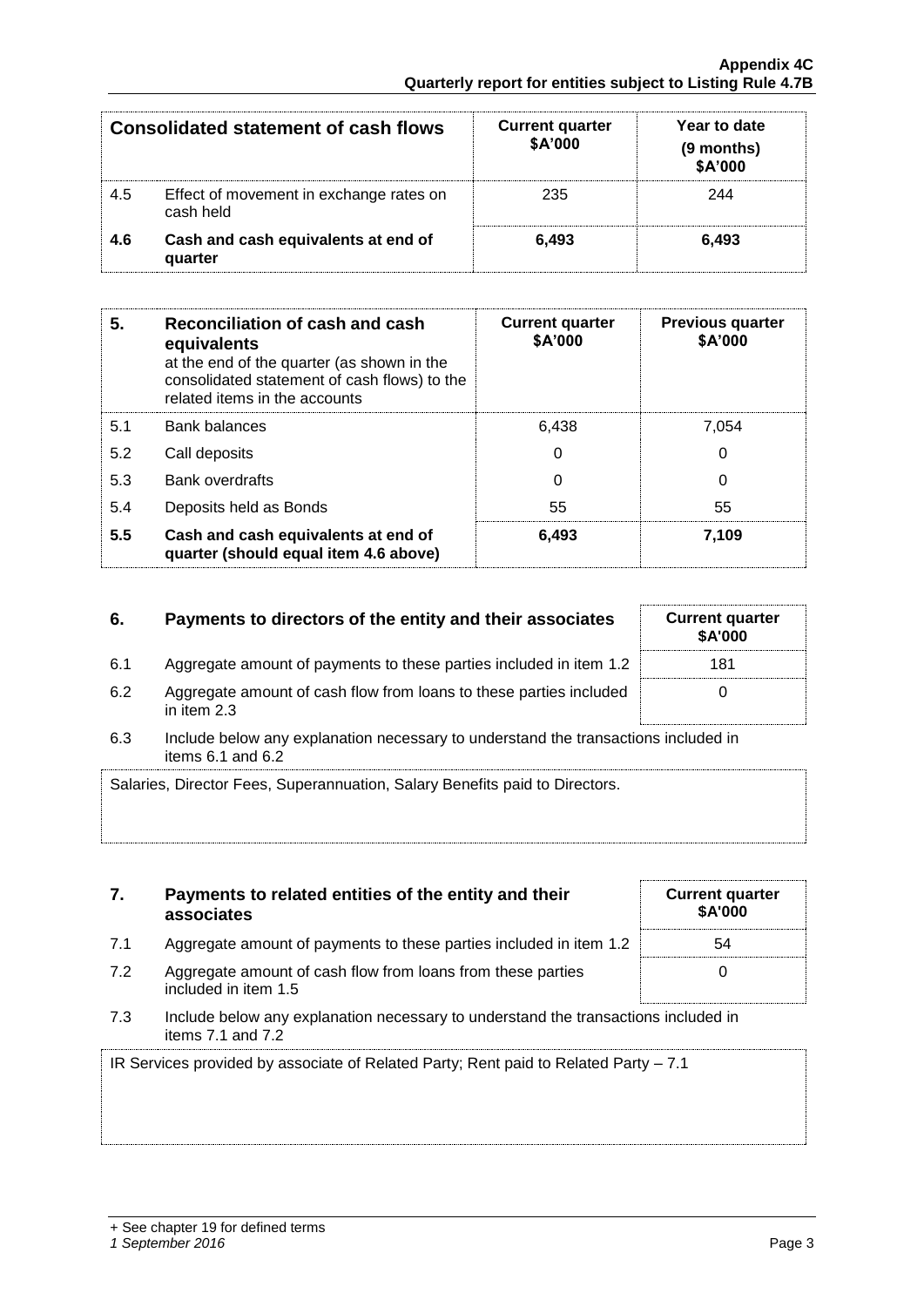| 8.  | <b>Financing facilities available</b><br>Add notes as necessary for an<br>understanding of the position                                                                                                                                                                                      | <b>Total facility amount</b><br>at quarter end<br><b>\$A'000</b> | Amount drawn at<br>quarter end<br>\$A'000 |  |
|-----|----------------------------------------------------------------------------------------------------------------------------------------------------------------------------------------------------------------------------------------------------------------------------------------------|------------------------------------------------------------------|-------------------------------------------|--|
| 8.1 | Loan Facility                                                                                                                                                                                                                                                                                |                                                                  |                                           |  |
| 8.2 | Debtor Loan                                                                                                                                                                                                                                                                                  |                                                                  |                                           |  |
| 8.3 |                                                                                                                                                                                                                                                                                              |                                                                  |                                           |  |
| 8.4 | Include below a description of each facility above, including the lender, interest rate and<br>whether it is secured or unsecured. If any additional facilities have been entered into or are<br>proposed to be entered into after quarter end, include details of those facilities as well. |                                                                  |                                           |  |

| 9.  | <b>Estimated cash outflows for next quarter</b> | <b>\$A'000</b> |
|-----|-------------------------------------------------|----------------|
| 9.1 | Research and development                        | (60)           |
| 9.2 | Product manufacturing and operating costs       | (5,000)        |
| 9.3 | Advertising and marketing                       | (70)           |
| 9.4 | Leased assets                                   | (50)           |
| 9.5 | Staff costs                                     | (900)          |
| 9.6 | Administration and corporate costs              | (700)          |
| 9.7 | Interest on Loans                               | 0              |
| 9.8 | <b>Total estimated cash outflows</b>            | (6.780)        |

| 10.  | Acquisitions and disposals of<br>business entities<br>(items $2.1(b)$ and $2.2(b)$ above) | <b>Acquisitions</b> | <b>Disposals</b> |
|------|-------------------------------------------------------------------------------------------|---------------------|------------------|
| 10.1 | Name of entity                                                                            | N/A                 | N/A              |
| 10.2 | Place of incorporation or<br>registration                                                 |                     |                  |
| 10.3 | Consideration for acquisition or<br>disposal                                              |                     |                  |
| 10.4 | Total net assets                                                                          |                     |                  |
| 10.5 | Nature of business                                                                        |                     |                  |